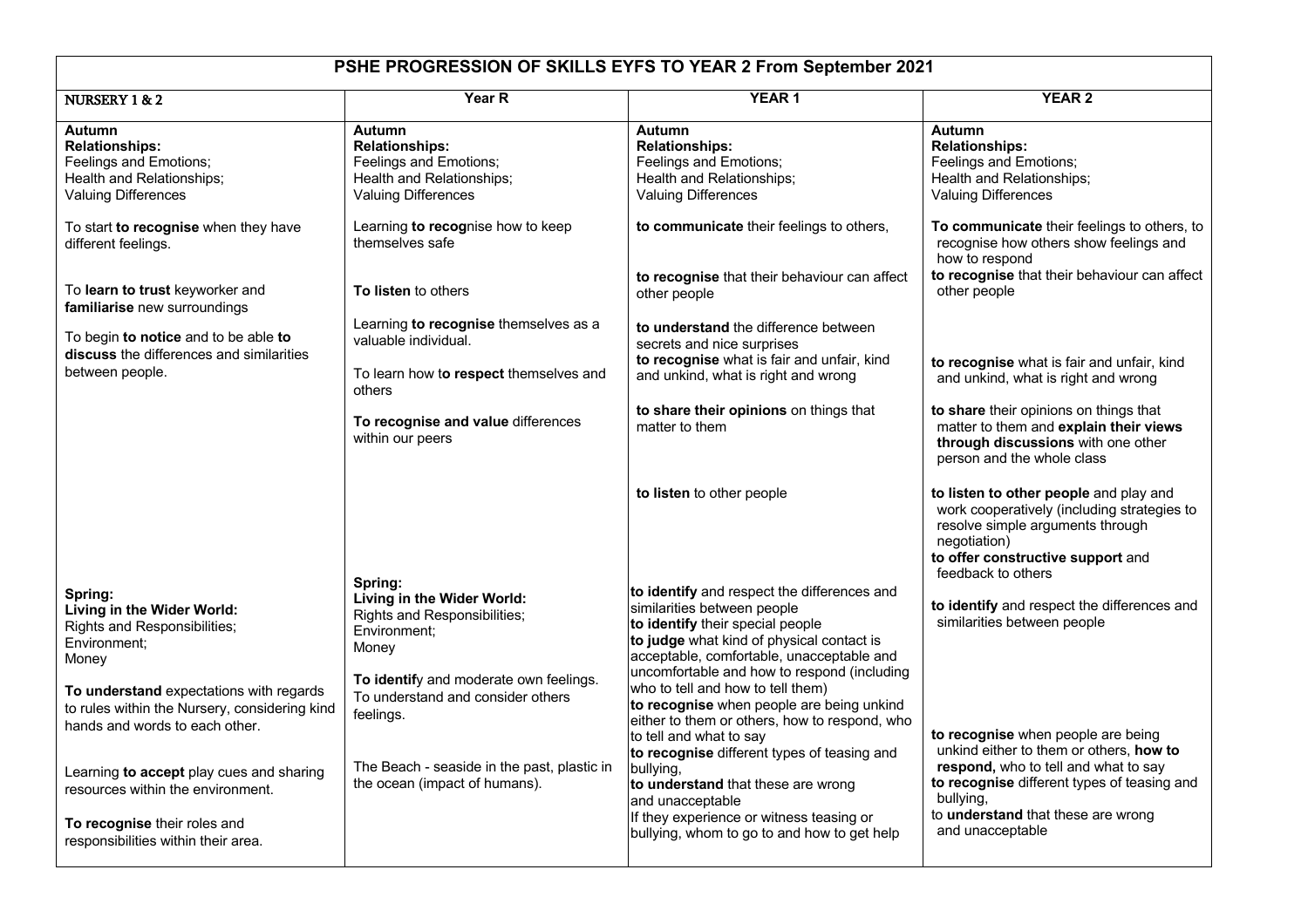| Begin to develop careful counting<br>strategies.<br>Starting to understand what we use money  | Zones of Regulation - expressing feelings<br>and considering feelings of others. Identify<br>and moderate own feelings. |                                                                                                                                                                                                                                                 | to develop strategies to resist teasing or<br>bullying, if they experience or witness it,<br>whom to go to and how to get help                                                                                                                                                                                                                                             |
|-----------------------------------------------------------------------------------------------|-------------------------------------------------------------------------------------------------------------------------|-------------------------------------------------------------------------------------------------------------------------------------------------------------------------------------------------------------------------------------------------|----------------------------------------------------------------------------------------------------------------------------------------------------------------------------------------------------------------------------------------------------------------------------------------------------------------------------------------------------------------------------|
| for and how it relates to everyday life.                                                      |                                                                                                                         | Spring:<br>Living in the Wider World:<br>Rights and Responsibilities;<br>Environment;<br>Money                                                                                                                                                  | <b>Spring</b><br>Living in the Wider World:<br>Rights and Responsibilities;<br>Environment;<br>Money                                                                                                                                                                                                                                                                       |
|                                                                                               |                                                                                                                         | To explain how they can contribute to the<br>life of the classroom and school                                                                                                                                                                   | to explain how they can contribute to the<br>life of the classroom and school                                                                                                                                                                                                                                                                                              |
|                                                                                               |                                                                                                                         | to help construct, and agree to follow,<br>group, class and school rules and to<br>understand how these rules help them<br>that people and other living things have<br>rights and that everyone has responsibilities<br>to protect those rights | to construct, and agree to follow, group,<br>class and school rules and to understand<br>how these rules help them<br>about the 'special people' who work in their<br>community and who are responsible for<br>looking after them and protecting them;<br>how people contact those special people<br>when they need their help, including<br>dialling 999 in an emergency. |
| <b>Summer</b><br><b>Health and Wellbeing:</b><br>Healthy Lifestyles;<br>Growing and Changing; | Summer                                                                                                                  | to explain that that they belong to different<br>groups and communities such as family<br>and school                                                                                                                                            | to explain that they belong to different<br>groups and communities such as family<br>and school                                                                                                                                                                                                                                                                            |
| Keeping Safe<br>To learn how and why we keep ourselves<br>safe in the sun.                    | <b>Health and Wellbeing:</b><br>Healthy Lifestyles;<br>Growing and Changing;<br>Keeping Safe                            | to explain what improves and harms their<br>local, natural and built environments and<br>develop strategies and skills needed to<br>care for these (including conserving energy)                                                                | To write about what improves and harms<br>their local, natural and built environments<br>to develop strategies and skills needed<br>to care for these (including conserving                                                                                                                                                                                                |
| To understand why and when we need<br>water.                                                  | To understand the differences between<br>foods.                                                                         | to understand that money needs to be<br>looked after.                                                                                                                                                                                           | energy)                                                                                                                                                                                                                                                                                                                                                                    |
| To understand when and why they need to<br>ask an adult for help in managing disputes.        | To listen to adults discussing the<br>reasoning behind good hygiene.                                                    |                                                                                                                                                                                                                                                 | to explain that money comes from different<br>sources and can be used for different<br>purposes, including the concepts of<br>spending and saving<br>about the role money plays in their lives                                                                                                                                                                             |
| To begin to understand and recognise<br>what body parts are needed to be kept<br>private.     | To understand the importance of hand<br>washing, toileting etc                                                          | <b>Summer</b><br><b>Health and Wellbeing:</b>                                                                                                                                                                                                   | including how to keep it safe, to make<br>choices about spending or saving money                                                                                                                                                                                                                                                                                           |
| To listen to adults discussing dangers. To<br>understand safety with tools etc and            | To understand how others feel.                                                                                          | Healthy Lifestyles;<br>Growing and Changing;<br>Keeping Safe                                                                                                                                                                                    | and what influences those choices                                                                                                                                                                                                                                                                                                                                          |
| recognising the need.                                                                         | To recognise what is right and wrong and<br>when to ask an adult for help whilst using<br>the computer/ipad             | what constitutes, and how to maintain, a<br>healthy lifestyle                                                                                                                                                                                   |                                                                                                                                                                                                                                                                                                                                                                            |
|                                                                                               |                                                                                                                         |                                                                                                                                                                                                                                                 | <b>Summer</b><br><b>Health and Wellbeing:</b>                                                                                                                                                                                                                                                                                                                              |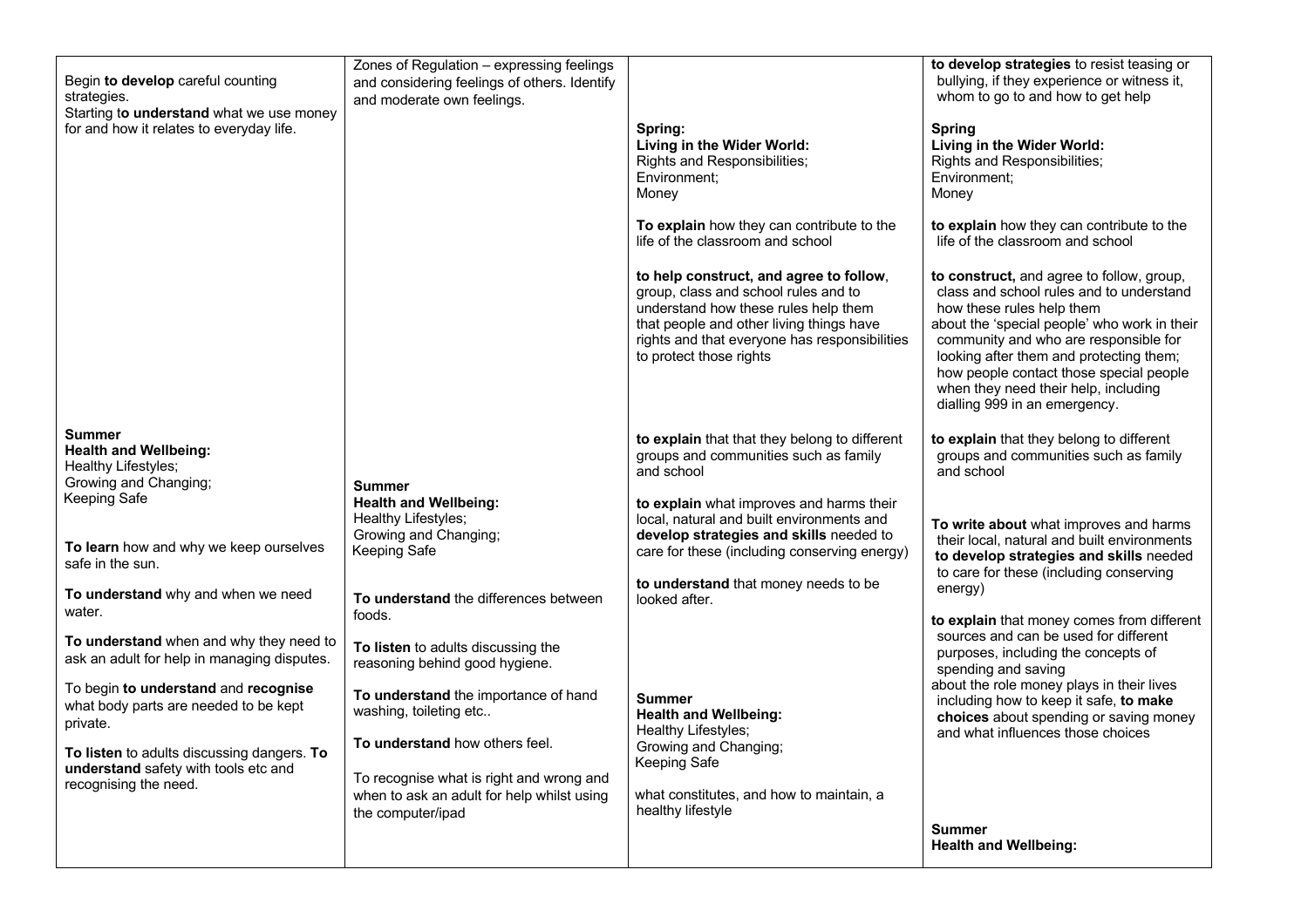| To understand how to stay safe as a |                                                                                                                                                                                                                                                                                                             | Healthy Lifestyles;                                                                                                                                                                                                                                                      |
|-------------------------------------|-------------------------------------------------------------------------------------------------------------------------------------------------------------------------------------------------------------------------------------------------------------------------------------------------------------|--------------------------------------------------------------------------------------------------------------------------------------------------------------------------------------------------------------------------------------------------------------------------|
| pedestrian.                         | to recognise what they like and dislike, to<br>recognise that choices can have good and<br>not so good consequences                                                                                                                                                                                         | Growing and Changing;<br>Keeping Safe                                                                                                                                                                                                                                    |
|                                     | to set simple goals                                                                                                                                                                                                                                                                                         | to explain what constitutes, and how to<br>maintain, a healthy lifestyle including the<br>benefits of physical activity, rest, healthy<br>eating and dental health                                                                                                       |
|                                     | the importance of, and how to, maintain<br>personal hygiene                                                                                                                                                                                                                                                 | to recognise what they like and dislike, how<br>to make real, informed choices that improve<br>their physical and emotional health, to<br>recognise that choices can have good and<br>not so good consequences                                                           |
|                                     | to explain that household products,<br>including medicines, can be harmful if not<br>used properly                                                                                                                                                                                                          | to think about themselves, to learn from<br>their experiences, to recognise and<br>celebrate their strengths and set simple<br>but challenging goals                                                                                                                     |
|                                     | how to ask for help if they are worried and<br>how to attract their attention                                                                                                                                                                                                                               | how some diseases are spread and can be<br>controlled; the responsibilities they have<br>for their own health and that of others;<br>to develop simple skills to help prevent<br>diseases spreading                                                                      |
|                                     | to discuss the ways that pupils can help<br>the people who look after them to more<br>easily protect them<br>to recognise that they share a responsibility<br>for keeping themselves and others safe,<br>when to say, 'yes', 'no', 'I'll ask' and 'I'll tell'<br>including knowing that they do not need to | about good and not so<br>good feelings,<br>a vocabulary to describe their feelings<br>to others                                                                                                                                                                          |
|                                     | keep secrets                                                                                                                                                                                                                                                                                                | about change and loss and the associated<br>feelings (including moving home, losing<br>toys, pets or friends)<br>to explain about the process of growing<br>from young to old and how people's<br>needs change<br>to explain about growing and changing and              |
|                                     | to understand what is meant by 'privacy';<br>their right to keep things 'private'; the<br>importance of respecting others' privacy                                                                                                                                                                          | new opportunities and responsibilities that<br>increasing independence may bring.<br>to name the main parts of the body<br>(including external genitalia) and the bodily<br>similarities and differences between boys<br>and girls<br>that household products, including |
|                                     |                                                                                                                                                                                                                                                                                                             | medicines, can be harmful if not<br>used properly                                                                                                                                                                                                                        |